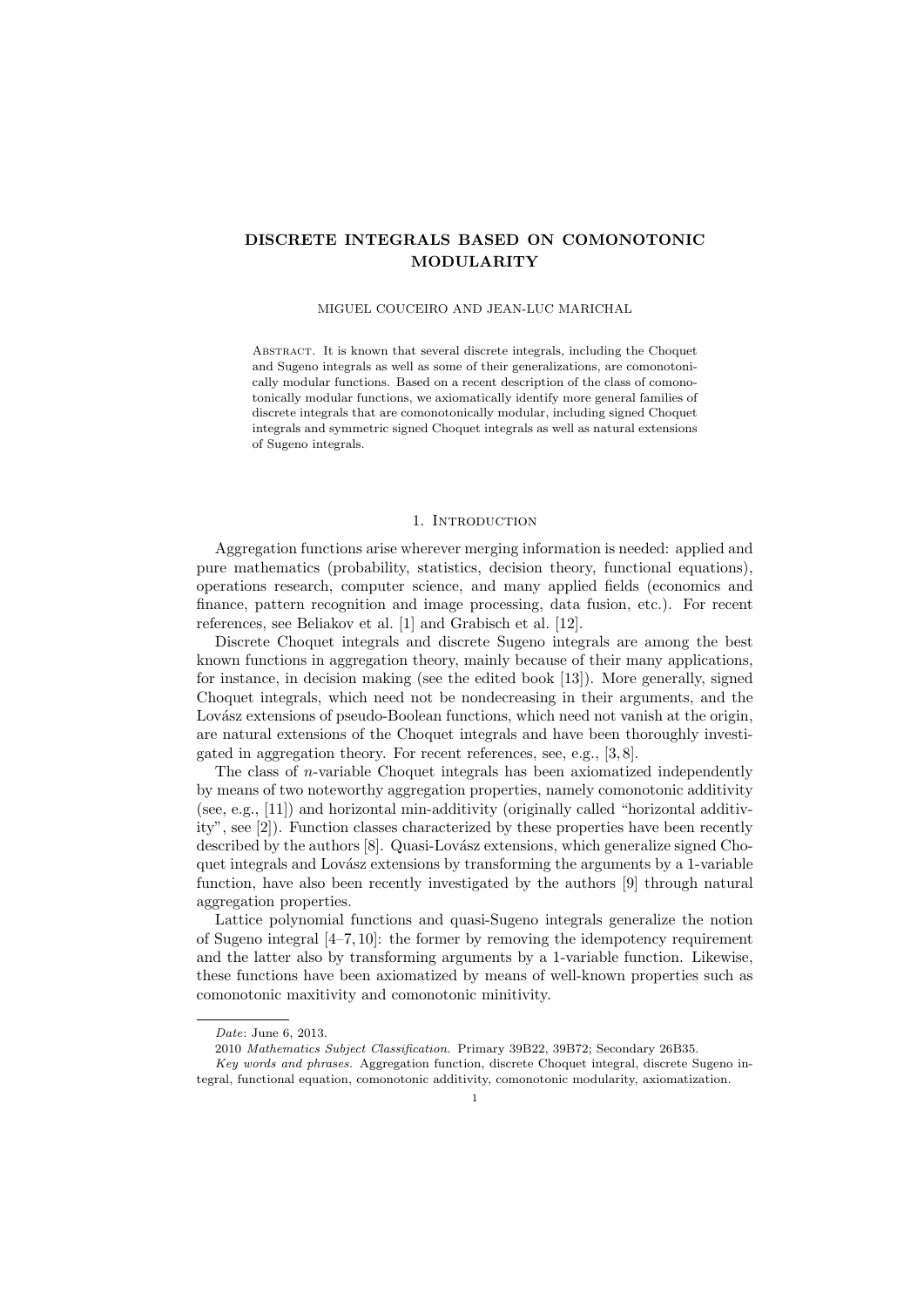All of these classes share the feature that its members are comonotonically modular. These facts motivated a recent study that led to a description of comonotonically modular functions [9]. In this paper we survey these and other results and present a somewhat typological study of the vast class of comonotonically modular functions, where we identify several families of discrete integrals within this class using variants of homogeneity as distinguishing feature.

The paper is organized as follows. In Section 2 we recall basic notions and terminology related to the concept of signed Choquet integral and present some preliminary characterization results. In Section 3 we survey several results that culminate in a description of comonotonic modularity and establish connections to other well studied properties of aggregation functions. These results are then used in Section 4 to provide characterizations of the various classes of functions considered in the previous sections as well as of classes of functions extending Sugeno integrals.

We employ the following notation throughout the paper. The set of permutations on  $X = \{1, \ldots, n\}$  is denoted by  $\mathfrak{S}_X$ . For every  $\sigma \in \mathfrak{S}_X$ , we define

$$
\mathbb{R}^n_{\sigma} = \{\mathbf{x} = (x_1, \dots, x_n) \in \mathbb{R}^n : x_{\sigma(1)} \leq \dots \leq x_{\sigma(n)}\}.
$$

Let  $\mathbb{R}_+$  = [0, +∞[ and  $\mathbb{R}_-$  = ]-∞, 0]. We let *I* denote a nontrivial (i.e., of positive Lebesgue measure) real interval, possibly unbounded. We also introduce the notation  $I_+ = I \cap \mathbb{R}_+$ ,  $I_- = I \cap \mathbb{R}_-$ , and  $I_{\sigma}^n = I^n \cap \mathbb{R}_{\sigma}^n$ . For every  $S \subseteq X$ , the symbol  $\mathbf{1}_S$  denotes the symbol whose it component is  $\mathbf{1}$ , if  $i \in S$  and 0 otherwise. Let also denotes the *n*-tuple whose *i*th component is 1, if  $i \in S$ , and 0, otherwise. Let also **1** = **1***x* and **0** = **1** $\varphi$ . The symbols ∧ and ∨ denote the minimum and maximum functions, respectively. For every  $\mathbf{x} \in \mathbb{R}^n$ , let  $\mathbf{x}^+$  be the *n*-tuple whose *i*th component is  $x_i \vee 0$  and let  $\mathbf{x}^- = (-\mathbf{x})^+$ . For every permutation  $\sigma \in \mathfrak{S}_X$  and every  $i \in X$ , we set  $S_{\sigma}^{\dagger}(i) = {\sigma(i), \ldots, \sigma(n)}$ ,  $S_{\sigma}^{\downarrow}(i) = {\sigma(1), \ldots, \sigma(i)}$ , and  $S_{\sigma}^{\dagger}(n+1) = S_{\sigma}^{\downarrow}(0) = \emptyset$ .

### 2. Signed Choquet integrals

In this section we recall the concepts of Choquet integral, signed Choquet integral, and symmetric signed Choquet integral. We also recall some axiomatizations of these function classes. For general background, see [3, 8, 9]

A *capacity* on  $X = \{1, \ldots, n\}$  is a set function  $\mu: 2^X \to \mathbb{R}$  such that  $\mu(\emptyset) = 0$  and  $\mathcal{L}' \times \mu(\mathcal{L})$  whenever  $\mathcal{L} \subset \mathcal{L}$  $\mu(S) \leq \mu(T)$  whenever  $S \subseteq T$ .

**Definition 1.** The *Choquet integral* with respect to a capacity  $\mu$  on X is the function  $C_{\mu}$ :  $\mathbb{R}^{n}_{+} \to \mathbb{R}$  defined as

$$
C_{\mu}(\mathbf{x}) = \sum_{i=1}^{n} x_{\sigma(i)} \left( \mu(S_{\sigma}^{\dagger}(i)) - \mu(S_{\sigma}^{\dagger}(i+1)) \right), \qquad \mathbf{x} \in (\mathbb{R}_{+}^{n})_{\sigma}, \ \sigma \in \mathfrak{S}_{X}.
$$

The concept of Choquet integral can be formally extended to more general set functions and *n*-tuples of  $\mathbb{R}^n$  as follows. A *signed capacity* on *X* is a set function  $v: 2^X \to \mathbb{R}$  such that  $v(\emptyset) = 0$ .

**Definition 2.** The *signed Choquet integral* with respect to a signed capacity *v* on *X* is the function  $C_v: \mathbb{R}^n \to \mathbb{R}$  defined as

(1) 
$$
C_v(\mathbf{x}) = \sum_{i=1}^n x_{\sigma(i)} \left( v(S^{\dagger}_{\sigma}(i)) - v(S^{\dagger}_{\sigma}(i+1)) \right), \qquad \mathbf{x} \in \mathbb{R}^n_{\sigma}, \ \sigma \in \mathfrak{S}_X.
$$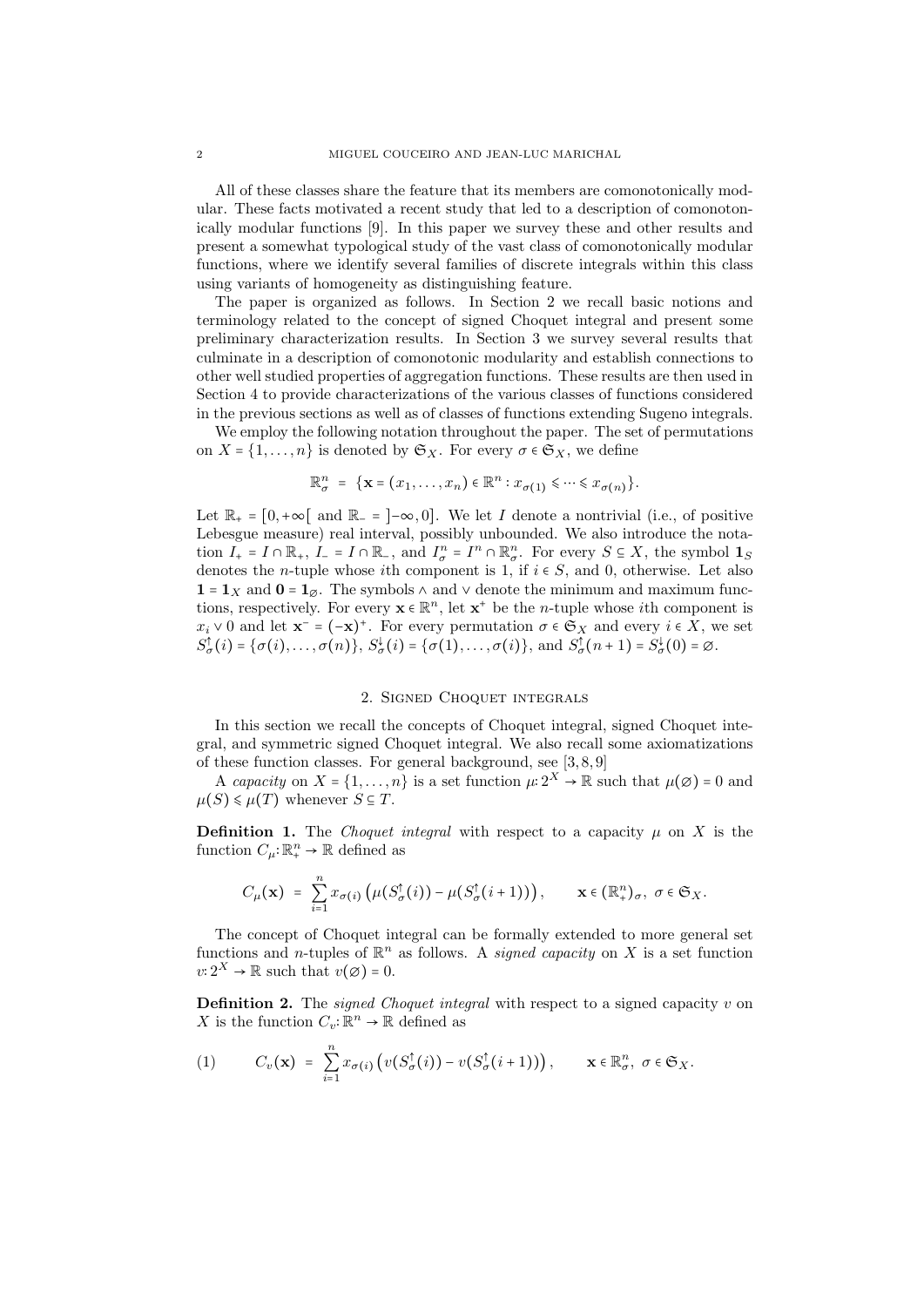From (1) it follows that  $C_v(\mathbf{1}_S) = v(S)$  for every  $S \subseteq X$ . Thus Eq. (1) can be rewritten as

$$
(2) \qquad C_v(\mathbf{x}) = \sum_{i=1}^n x_{\sigma(i)} \left( C_v(\mathbf{1}_{S^{\dagger}_{\sigma}(i)}) - C_v(\mathbf{1}_{S^{\dagger}_{\sigma}(i+1)}) \right), \qquad \mathbf{x} \in \mathbb{R}^n_{\sigma}, \; \sigma \in \mathfrak{S}_X.
$$

Thus defined, the signed Choquet integral with respect to a signed capacity *v* on *X* is the continuous function  $C_v$  whose restriction to each region  $\mathbb{R}^n$  ( $\sigma \in \mathfrak{S}_X$ ) is the unique linear function that coincides with  $\alpha$  (or equivalently the company ordinary the unique linear function that coincides with  $v$  (or equivalently, the corresponding pseudo-Boolean function *v*:  $\{0,1\}^n \to \mathbb{R}$  at the *n*+1 vertices of the standard simplex  $[0,1]^n \cap \mathbb{R}^n_\sigma$  of the unit cube  $[0,1]^n$ . As such,  $C_v$  is called the *Lovász extension* of *v*.

From this observation we immediately derive the following axiomatization of the class of *n*-variable signed Choquet integrals over a real interval *I*. A function *f*∶ *I*<sup>*n*</sup> → ℝ is said to be a *signed Choquet integral* if it is the restriction to *I*<sup>*n*</sup> of a signed Choquet integral.

**Theorem 3** ([3]). *Assume that*  $0 \in I$ *. A function*  $f: I^n \to \mathbb{R}$  *satisfying*  $f(\mathbf{0}) = 0$  *is a signed Choquet integral if and only if*

$$
f(\lambda \mathbf{x} + (1 - \lambda) \mathbf{x}') = \lambda f(\mathbf{x}) + (1 - \lambda) f(\mathbf{x}'), \qquad \lambda \in [0, 1], \mathbf{x}, \mathbf{x}' \in I^n_\sigma, \sigma \in \mathfrak{S}_X.
$$

The next theorem provides an axiomatization of the class of *n*-variable signed Choquet integrals based on comonotonic additivity, horizontal min-additivity, and horizontal max-additivity. Recall that two *n*-tuples  $\mathbf{x}, \mathbf{x}' \in I^n$  are said to be *comono-*<br>
tonic if there quints  $\mathbf{z} \in \mathbb{C}$  and that  $\mathbf{x}, \mathbf{z}' \in I^n$ . A function for  $I^n$  is good to *tonic* if there exists  $\sigma \in \mathfrak{S}_X$  such that  $\mathbf{x}, \mathbf{x}' \in I^n$ . A function  $f: I^n \to \mathbb{R}$  is said to be a summation of the summation of the summation of  $I^n$  and the summation of the summation of the summation of the s be *comonotonically additive* if, for every comonotonic *n*-tuples  $\mathbf{x}, \mathbf{x}' \in I^n$  such that  $\mathbf{x} + \mathbf{x}' \in I^n$ , we have

$$
f(\mathbf{x} + \mathbf{x}') = f(\mathbf{x}) + f(\mathbf{x}').
$$

A function  $f: I^n \to \mathbb{R}$  is said to be *horizontally min-additive* (resp. *horizontally max-additive*) if, for every  $\mathbf{x} \in I^n$  and every  $c \in I$  such that  $\mathbf{x} - \mathbf{x} \wedge c \in I^n$  (resp. **x** − **x** ∨ *c* ∈  $I<sup>n</sup>$ ), we have

$$
f(\mathbf{x}) = f(\mathbf{x} \wedge c) + f(\mathbf{x} - \mathbf{x} \wedge c) \qquad \text{(resp. } f(\mathbf{x}) = f(\mathbf{x} \vee c) + f(\mathbf{x} - \mathbf{x} \vee c)\text{)}.
$$

**Theorem 4** ([8]). *Assume*  $[0,1] \subseteq I \subseteq \mathbb{R}_+$  *or*  $I = \mathbb{R}$ *. Then a function f*:  $I^n \to \mathbb{R}$  *is a signed Choquet integral if and only if the following conditions hold:*

- (*i*) *f is comonotonically additive or horizontally min-additive (or horizontally max-additive if*  $I = \mathbb{R}$ .
- (ii)  $f(cx1<sub>S</sub>) = cf(x1<sub>S</sub>)$  for all  $x \in I$  and  $c > 0$  such that  $cx \in I$  and all  $S \subseteq X$ .

*Remark* 1*.* It is easy to see that condition (*ii*) of Theorem 4 is equivalent to the following simpler condition:  $f(x1<sub>S</sub>) = sign(x) x f(sin(x) 1<sub>S</sub>)$  for all  $x \in I$  and *<sup>S</sup>* <sup>⊆</sup> *<sup>X</sup>*.

We now recall the concept of symmetric signed Choquet integral. Here "symmetric" does not refer to invariance under a permutation of variables but rather to the role of the origin of  $\mathbb{R}^n$  as a symmetry center with respect to the function values.

**Definition 5.** Let *v* be a signed capacity on *X*. The *symmetric signed Choquet integral with respect to v* is the function  $\check{C}_v$ :  $\mathbb{R}^n \to \mathbb{R}$  defined as

(3) 
$$
\check{C}_v(\mathbf{x}) = C_v(\mathbf{x}^+) - C_v(\mathbf{x}^-), \qquad \mathbf{x} \in \mathbb{R}^n.
$$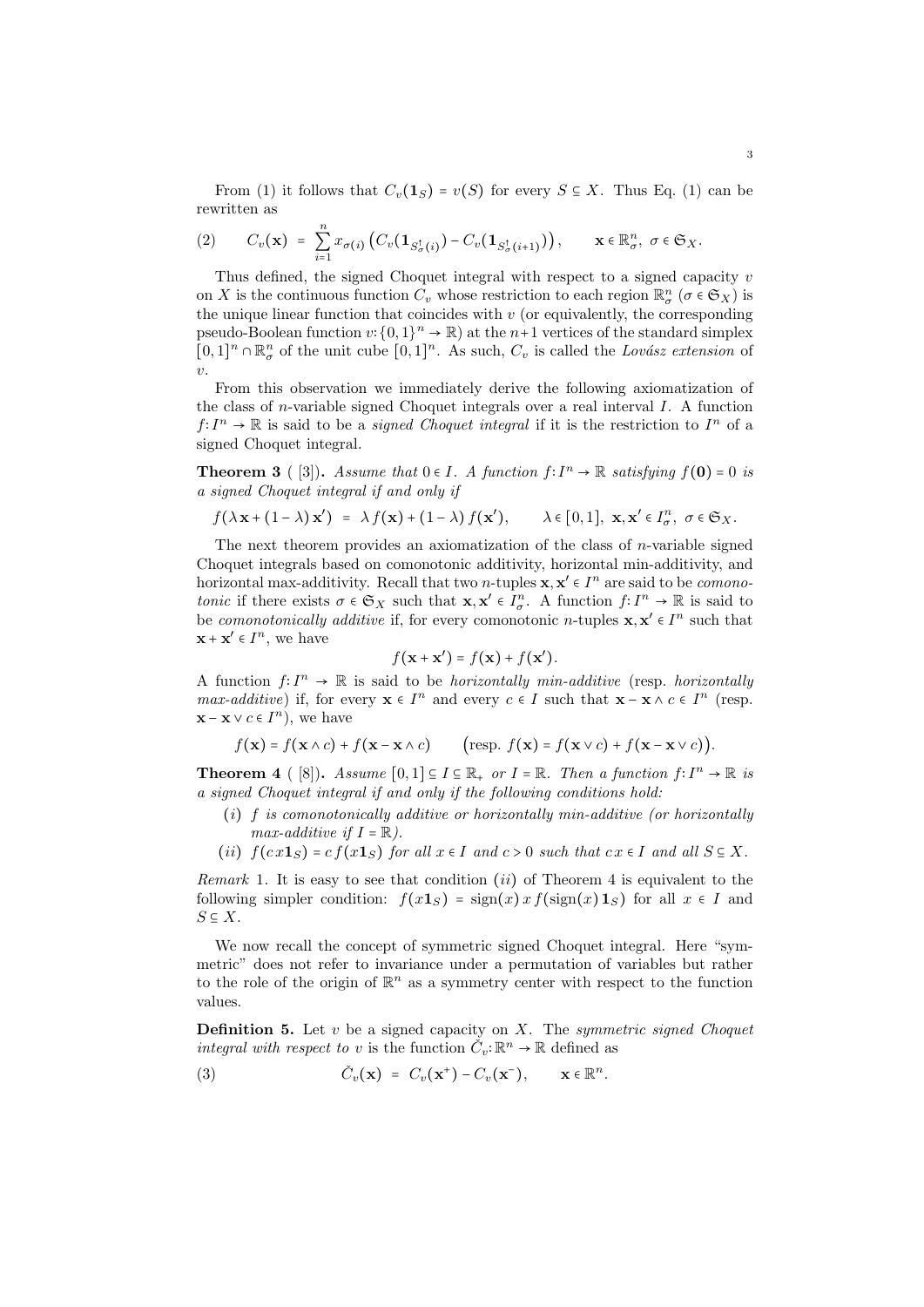Thus defined, a symmetric signed Choquet integral is an odd function in the sense that  $\check{C}_v(-\mathbf{x}) = -\check{C}_v(\mathbf{x})$ . It is then not difficult to show that the restriction of  $\check{C}_v$  to  $\mathbb{R}^n_\sigma$  is the function

$$
\tilde{C}_{v}(\mathbf{x}) = \sum_{i=1}^{p} x_{\sigma(i)} \left( C_{v}(\mathbf{1}_{S_{\sigma}^{i}(i)}) - C_{v}(\mathbf{1}_{S_{\sigma}^{i}(i-1)}) \right) + \sum_{i=p+1}^{n} x_{\sigma(i)} \left( C_{v}(\mathbf{1}_{S_{\sigma}^{i}(i)}) - C_{v}(\mathbf{1}_{S_{\sigma}^{i}(i+1)}) \right), \qquad \mathbf{x} \in \mathbb{R}_{\sigma}^{n},
$$

where the integer  $p \in \{0, \ldots, n\}$  is given by the condition  $x_{\sigma(p)} < 0 \le x_{\sigma(p+1)}$ , with the convention that  $x_{\sigma(0)} = -\infty$  and  $x_{\sigma(n+1)} = +\infty$ .

The following theorem provides an axiomatization of the class of *n*-variable symmetric signed Choquet integrals based on horizontal median-additive additivity. Assuming that *I* is centered at 0, recall that a function  $f: I^n \to \mathbb{R}$  is said to be *horizontally median-additive* if, for every  $\mathbf{x} \in I^n$  and every  $c \in I_+$ , we have

(5) 
$$
f(\mathbf{x}) = f\big(\text{med}(-c, \mathbf{x}, c)\big) + f\big(\mathbf{x} - \mathbf{x} \wedge c\big) + f\big(\mathbf{x} - \mathbf{x} \vee (-c)\big),
$$

where med( $-c$ , **x**, *c*) is the *n*-tuple whose *i*th component is the middle value of  $\{-c, x_i, c\}$ . Equivalently, a function  $f: I^n \to \mathbb{R}$  is horizontally median-additive if and only if its restrictions to  $I_+^n$  and  $I_-^n$  are comonotonically additive and

$$
f(\mathbf{x}) = f(\mathbf{x}^+) + f(-\mathbf{x}^-), \qquad \mathbf{x} \in I^n.
$$

A function  $f: I^n \to \mathbb{R}$  is said to be a *symmetric signed Choquet integral* if it is the restriction to  $I<sup>n</sup>$  of a symmetric signed Choquet integral.

**Theorem 6** ( $[8]$ ). *Assume that I is centered at* 0 *with*  $[-1,1] \subseteq I$ *. Then a function*  $f: I^n \to \mathbb{R}$  *is a symmetric signed Choquet integral if and only if the following conditions hold:*

- (*i*) *f is horizontally median-additive.*
- (*ii*)  $f(cx\mathbf{1}_S) = cf(x\mathbf{1}_S)$  *for all*  $c, x \in I$  *such that*  $cx \in I$  *and all*  $S \subseteq X$ *.*

*Remark* 2*.* It is easy to see that condition (*ii*) of Theorem 6 is equivalent to the following simpler condition:  $f(x\mathbf{1}_S) = x f(\mathbf{1}_S)$  for all  $x \in I$  and  $S \subseteq X$ .

We end this section by recalling the following important formula. For every signed capacity  $v$  on  $X$ , we have

(6) 
$$
C_v(\mathbf{x}) = C_v(\mathbf{x}^+) - C_{v^d}(\mathbf{x}^-), \qquad \mathbf{x} \in \mathbb{R}^n,
$$

where  $v^d$  is the capacity on *X*, called the *dual* capacity of *v*, defined as  $v^d(S) = v(X) - v(X \cdot S)$  $v(X) - v(X \setminus S)$ .

## 3. Comonotonic modularity

Recall that a function  $f: I^n \to \mathbb{R}$  is said to be *modular* (or a *valuation*) if

(7) 
$$
f(\mathbf{x}) + f(\mathbf{x}') = f(\mathbf{x} \wedge \mathbf{x}') + f(\mathbf{x} \vee \mathbf{x}')
$$

for every  $\mathbf{x}, \mathbf{x}' \in I^n$ , where  $\wedge$  and  $\vee$  are considered componentwise. It was proved [16] that a function  $f: I^n \to \mathbb{R}$  is modular if and only if it is *separable*, that is, there exist *n* functions  $f_i: I \to \mathbb{R}$   $(i = 1, ..., n)$  such that  $f = \sum_{i=1}^n f_i$ . In particular, any 1-variable function *<sup>f</sup>*<sup>∶</sup> *<sup>I</sup>* <sup>→</sup> <sup>R</sup> is modular.

More generally, a function  $f: I^n \to \mathbb{R}$  is said to be *comonotonically modular* (or a *comonotonic valuation*) if (7) holds for every comonotonic *n*-tuples  $\mathbf{x}, \mathbf{x}' \in \mathring{I}^n$ ;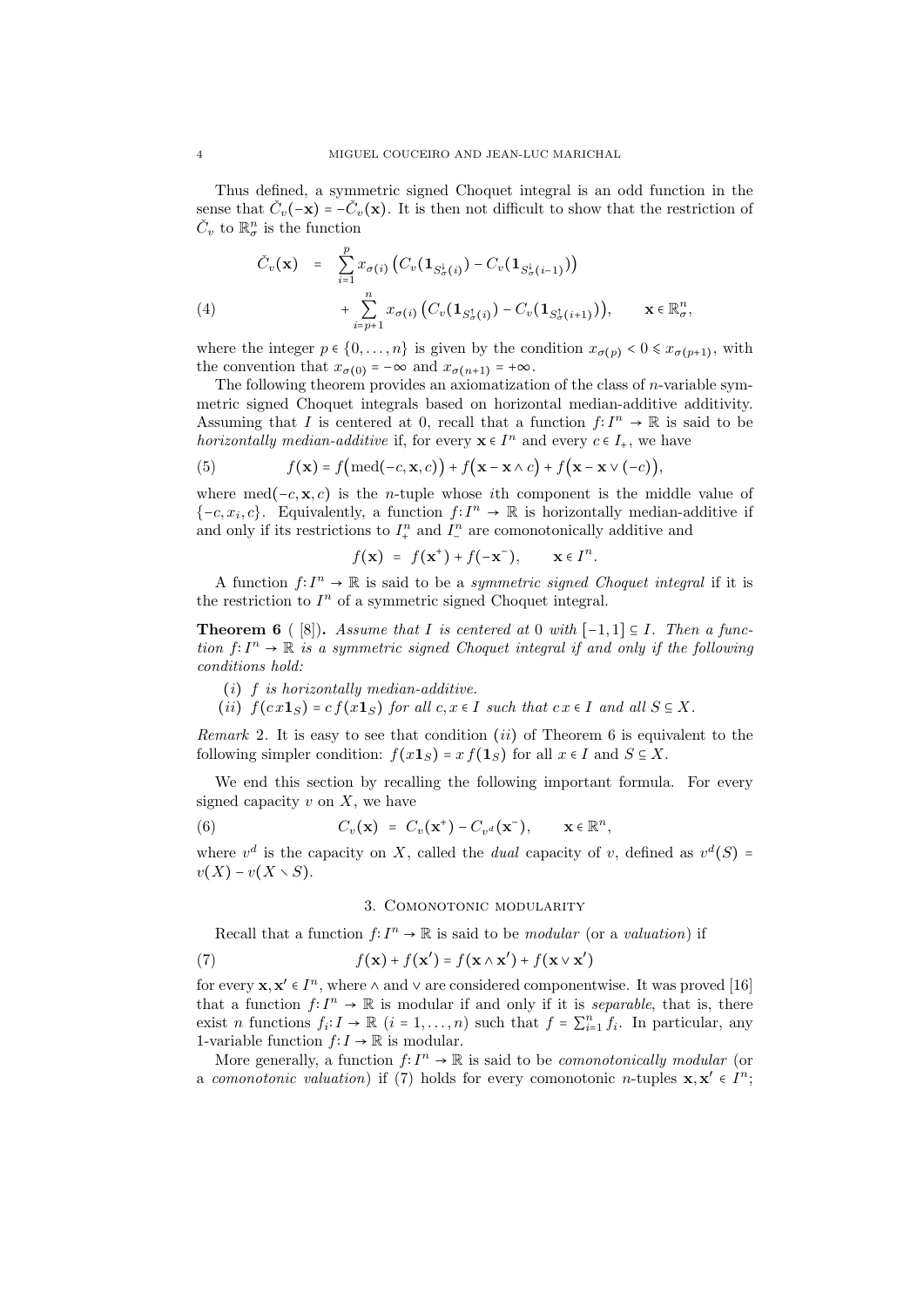see [9, 15]. It was shown [9] that a function  $f: I^n \to \mathbb{R}$  is comonotonically modular if and only if it is *comonotonically separable*, that is, for every  $\sigma \in \mathfrak{S}_X$ , there exist functions  $f_i^{\sigma}: I \to \mathbb{R}$   $(i = 1, ..., n)$  such that

$$
f(\mathbf{x}) = \sum_{i=1}^{n} f_i^{\sigma}(x_{\sigma(i)}) = \sum_{i=1}^{n} f_{\sigma^{-1}(i)}^{\sigma}(x_i), \qquad \mathbf{x} \in I_{\sigma}^{n}.
$$

We also have the following important definitions. For every  $\mathbf{x} \in \mathbb{R}^n$  and every  $\mathbb{R}^n$  (resp. e.g.  $\mathbb{R}^n$ ) we denote by [xi] (resp. [xi]<sup>c</sup>) the *n* turbs where it appropriate  $c \in \mathbb{R}_+$  (resp.  $c \in \mathbb{R}_-$ ) we denote by  $[\mathbf{x}]_c$  (resp.  $[\mathbf{x}]_c^c$ ) the *n*-tuple whose *i*<sup>th</sup> component is 0, if  $x_i \leq c$  (resp.  $x_i \geq c$ ), and  $x_i$ , otherwise. Recall that a function  $f: I^n \to \mathbb{R}$ , where  $0 \in I \subseteq \mathbb{R}_+$ , is *invariant under horizontal min-differences* if, for every  $\mathbf{x} \in I^n$ and every  $c \in I$ , we have

(8) 
$$
f(\mathbf{x}) - f(\mathbf{x} \wedge c) = f([\mathbf{x}]_c) - f([\mathbf{x}]_c \wedge c).
$$

Dually, a function  $f: I^n \to \mathbb{R}$ , where  $0 \in I \subseteq \mathbb{R}_-$ , is *invariant under horizontal max-*<br>differences if for event  $x \in I^n$  and event  $\in I$ , we have *differences* if, for every **x**  $\in$  *I*<sup>n</sup> and every *c*  $\in$  *I*, we have

(9) 
$$
f(\mathbf{x}) - f(\mathbf{x} \vee c) = f([\mathbf{x}]^c) - f([\mathbf{x}]^c \vee c).
$$

The following theorem provides a description of the class of functions which are comonotonically modular.

**Theorem 7** ( [9]). *Assume that*  $I \ni 0$ *. For any function*  $f: I^n \to \mathbb{R}$ *, the following assertions are equivalent.*

- (*i*) *f is comonotonically modular.*
- $(i)$   $f|_{I^{\textit{n}}_+}$  is comonotonically modular (or invariant under horizontal min-differences),  $f|_{I^n_\cdot}$  is comonotonically modular (or invariant under horizontal max-differences), *and we have*  $f(\mathbf{x}) + f(\mathbf{0}) = f(\mathbf{x}^+) + f(-\mathbf{x}^-)$  *for every*  $\mathbf{x} \in I^n$ .<br>There exist at  $I^n$ ,  $\mathbb{R}$  and by  $I^n$ ,  $\mathbb{R}$  and that for every  $\mathbf{x} \in I^n$ .
- (*iii*) *There exist*  $g: I_+^n \to \mathbb{R}$  *and*  $h: I_-^n \to \mathbb{R}$  *such that, for every*  $\sigma \in \mathfrak{S}_X$  *and every*  $\mathbf{x} \in I^n_{\sigma}$ ,

$$
f(\mathbf{x}) = f(\mathbf{0}) + \sum_{i=1}^p \Big( h(x_{\sigma(i)} \mathbf{1}_{S^1_{\sigma}(i)}) - h(x_{\sigma(i)} \mathbf{1}_{S^1_{\sigma}(i-1)}) \Big) + \sum_{i=p+1}^n \Big( g(x_{\sigma(i)} \mathbf{1}_{S^1_{\sigma}(i)}) - g(x_{\sigma(i)} \mathbf{1}_{S^1_{\sigma}(i+1)}) \Big),
$$

*where*  $p \in \{0, \ldots, n\}$  *is such that*  $x_{\sigma(p)} < 0 \le x_{\sigma(p+1)}$ , with the convention *that*  $x_{\sigma(0)} = -\infty$  *and*  $x_{\sigma(n+1)} = +\infty$ *. In this case, we can choose*  $g = f|_{I^{\text{max}}_+}$ *and*  $h = f|_{I_{-}^{n}}$ . −

We finish this section with remarks on some properties subsumed by comonotonic modularity, namely the following relaxations of maxitivity and minitivity properties.

Recall that a function  $f: I^n \to \mathbb{R}$  is said to be *maxitive* if

(10) 
$$
f(\mathbf{x} \vee \mathbf{x}') = f(\mathbf{x}) \vee f(\mathbf{x}'), \qquad \mathbf{x}, \mathbf{x}' \in I^n,
$$

and it is said to be *minitive* if

(11) 
$$
f(\mathbf{x} \wedge \mathbf{x}') = f(\mathbf{x}) \wedge f(\mathbf{x}'), \qquad \mathbf{x}, \mathbf{x}' \in I^n.
$$

As in the case of modularity, maxitivity and minitivity give rise to noteworthy decompositions of functions into maxima and minima, respectively, of 1-variable functions.

In the context of Sugeno integrals (see Section 4), de Campos et al. [11] proposed the following comonotonic variants of these properties. A function  $f: I<sup>n</sup> \to \mathbb{R}$  is said to be *comonotonic maxitive* (resp. *comonotonic minitive*) if (10) (resp. (11)) holds for any two comonotonic *n*-tuples  $\mathbf{x}, \mathbf{x}' \in I^n$ . It was shown in [7] that any of these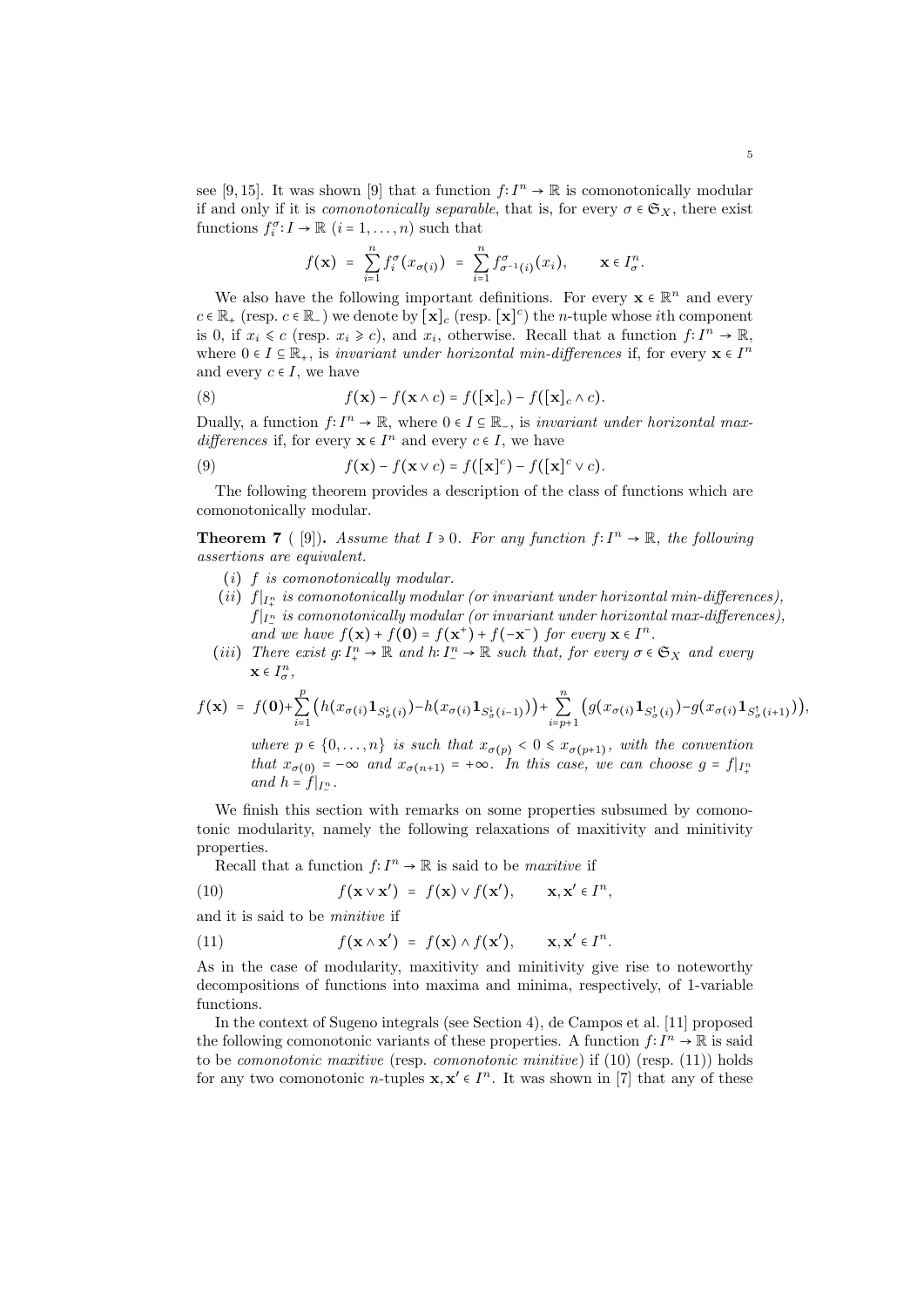properties implies nondecreasing monotonicity, and it is not difficult to observe that comonotonic maxitivity together with comonotonic minitivity imply comonotonic modularity; the converse is not true (e.g., the arithmetic mean).

Explicit descriptions of each one of these properties was given in [4] for functions over bounded chains. For the sake of self-containment, we present these descriptions here. To this end, we now assume that  $I = [a, b] \subseteq \mathbb{R}$ , and for each  $S \subseteq X$ , we denote by **e**<sub>*S*</sub> the *n*-tuple in  $\{a, b\}$ <sup>*n*</sup> whose *i*-th component is *b* if *i*  $\in$  *S*, and *a* otherwise.

**Theorem 8** ( [4]). *Assume*  $I = [a, b] \subseteq \mathbb{R}$ . *A function*  $f: I^n \to \mathbb{R}$  *is comonotonic*<br>magnitive (non-assumentants minitive) if and only if there exists a nondangasing *maxitive (resp. comonotonic minitive) if and only if there exists a nondecreasing*  $function g: I<sup>n</sup> \to \mathbb{R}$  *such that* 

$$
f(\mathbf{x}) = \bigvee_{S \subseteq X} g\Big(\mathbf{e}_S \wedge \bigwedge_{i \in S} x_i\Big) \qquad \text{(resp. } f(\mathbf{x}) = \bigwedge_{S \subseteq X} g\Big(\mathbf{e}_{X \setminus S} \vee \bigvee_{i \in S} x_i\Big)\text{)}.
$$

In this case, we can choose  $q = f$ .

These descriptions are further refined in the following corollary.

**Corollary 9.** *Assume*  $I = [a, b] \subseteq \mathbb{R}$ *. For any function*  $f: I^n \to \mathbb{R}$ *, the following assertions are equivalent.*

- (*i*) *f is comonotonic maxitive (resp. comonotonic minitive).*
- (*ii*) *there are unary nondecreasing functions*  $\varphi_S: I \to \mathbb{R}$  ( $S \subseteq X$ ) *such that*

$$
f(\mathbf{x}) = \bigvee_{S \subseteq X} \varphi_S\Big(\bigwedge_{i \in S} x_i\Big) \qquad \text{(resp. } f(\mathbf{x}) = \bigwedge_{S \subseteq X} \varphi_S\Big(\bigvee_{i \in S} x_i\Big)\text{)}.
$$

*In this case, we can choose*  $\varphi_S(x) = f(\mathbf{e}_S \wedge x)$  *(resp.*  $\varphi_S(x) = f(\mathbf{e}_{X \setminus S} \vee x)$ ) *for every*  $S \subseteq X$ *.* 

(*iii*) *for every*  $\sigma \in \mathfrak{S}_X$ *, there are nondecreasing functions*  $f_i^{\sigma}: I \to \mathbb{R}$  ( $i = 1, ..., n$ ) *such that, for every*  $\mathbf{x} \in I^n_{\sigma}$ ,

$$
f(\mathbf{x}) = \bigvee_{i \in X} f_i^{\sigma}(x_{\sigma(i)}) \qquad \text{(resp. } f(\mathbf{x}) = \bigwedge_{i \in X} f_i^{\sigma}(x_{\sigma(i)})).
$$

In this case, we can choose  $f_i^{\sigma}(x) = f(\mathbf{e}_{S_{\sigma}^{\dagger}(i)} \wedge x)$  (resp.  $f_i^{\sigma}(x) = f(\mathbf{e}_{S_{\sigma}^{\dagger}(i-1)} \vee x)$ ) *x*)*).*

- *Remark* 3*.* (i) Note that the expressions provided in Theorem 8 and Corollary 9 greatly differ from the additive form given in Theorem 7.
	- (ii) An alternative description of comonotonic maxitive (resp. comonotonic minitive) functions was obtained in Grabisch et al. [12, Ch. 2].

### 4. Classes of comonotonically modular integrals

In this section we present axiomatizations of classes of functions that naturally generalize Choquet integrals (e.g., signed Choquet integrals and symmetric signed Choquet integrals) by means of comonotonic modularity and variants of homogeneity. From the analysis of the more stringent properties of comonotonic minitivity and comonotonic maxitivity, we also present axiomatizations of classes of functions generalizing Sugeno integrals.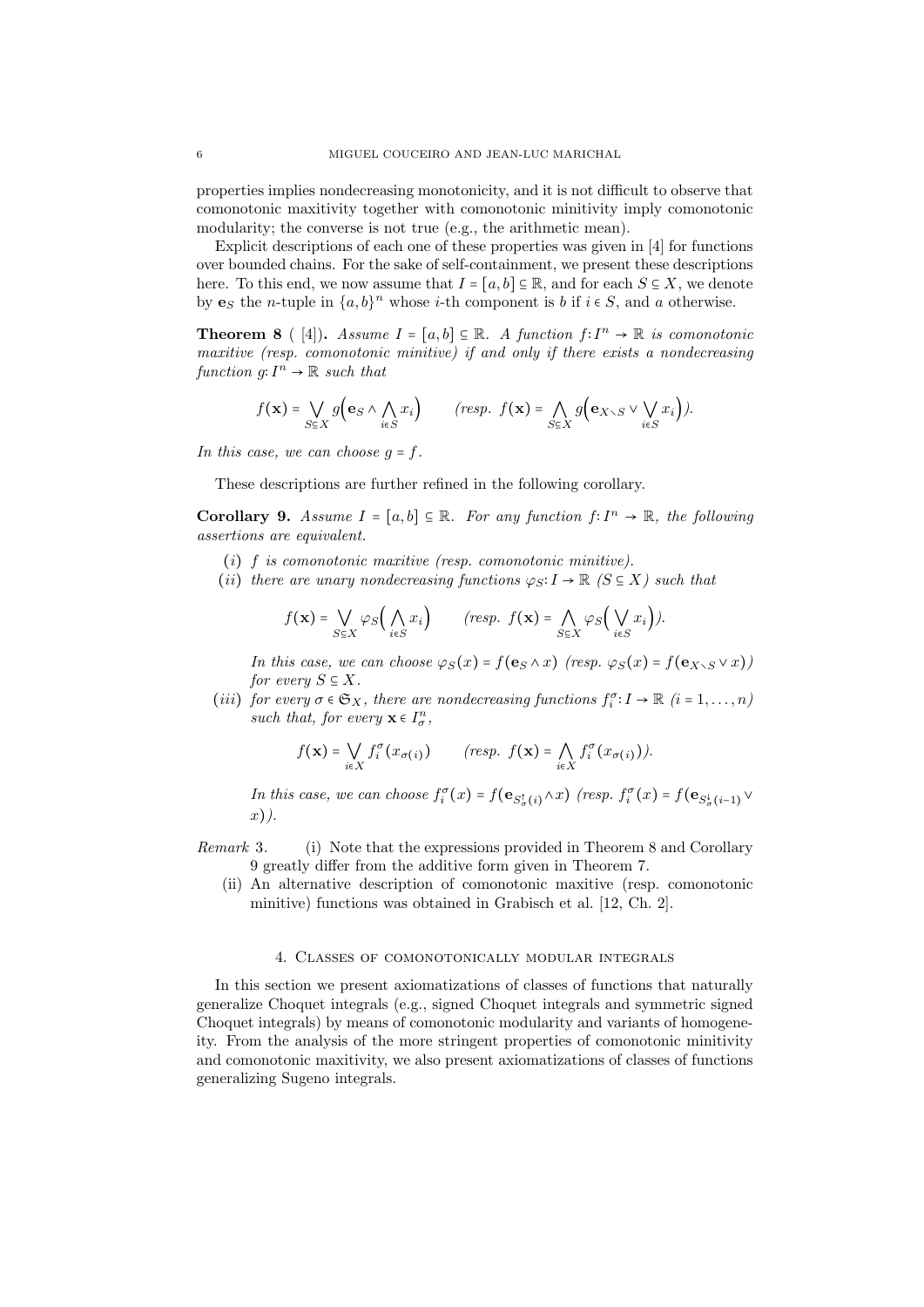4.1. **Comonotonically modular integrals generalizing Choquet integrals.** The following theorem provides an axiomatization of the class of *n*-variable signed Choquet integrals.

**Theorem 10.** *Assume*  $[0,1] \subseteq I \subseteq \mathbb{R}_+$  *or*  $[-1,1] \subseteq I$ *. Then a function f*:  $I^n \to \mathbb{R}$  *is a signed Choquet integral if and only if the following conditions hold:*

- (*i*) *f is comonotonically modular.*
- (*ii*)  $f(\mathbf{0}) = 0$  *and*  $f(x\mathbf{1}_S) = \text{sign}(x) x f(\text{sign}(x) \mathbf{1}_S)$  *for all*  $x \in I$  *and*  $S \subseteq X$ *.*
- $(iii)$  *If*  $[-1,1] \subseteq I$ *, then*  $f(\mathbf{1}_{X \setminus S}) = f(\mathbf{1}) + f(-\mathbf{1}_S)$  *for all*  $S \subseteq X$ *.*

*Proof.* (Necessity) Assume that *f* is a signed Choquet integral,  $f = C_v$ . Then condition (ii) is satisfied in view of Theorem 4 and Remark 1. If  $[-1, 1] \subseteq I$ , then by (6) we have

$$
C_v(-1_S) = -C_{v^d}(1_S) = C_v(1_{X\setminus S}) - C_v(1),
$$

which shows that condition (iii) is satisfied. Let us now show that condition (i) is also satisfied. For every  $\sigma \in \mathfrak{S}_X$  and every  $\mathbf{x} \in \mathbb{R}^n$ , setting  $p \in \{0, \ldots, n\}$  such that  $x_{\sigma(p)} < 0 \le x_{\sigma(p+1)}$ , by (2) and conditions (iii) and (ii), we have

$$
C_v(\mathbf{x}) = \sum_{i=1}^n x_{\sigma(i)} \left( C_v(\mathbf{1}_{S_{\sigma}^{\dagger}(i)}) - C_v(\mathbf{1}_{S_{\sigma}^{\dagger}(i+1)}) \right)
$$
  
\n
$$
= \sum_{i=1}^p x_{\sigma(i)} \left( C_v(-\mathbf{1}_{S_{\sigma}^{\dagger}(i-1)}) - C_v(-\mathbf{1}_{S_{\sigma}^{\dagger}(i)}) \right) + \sum_{i=p+1}^n x_{\sigma(i)} \left( C_v(\mathbf{1}_{S_{\sigma}^{\dagger}(i)}) - C_v(\mathbf{1}_{S_{\sigma}^{\dagger}(i+1)}) \right)
$$
  
\n
$$
= \sum_{i=1}^p \left( C_v(x_{\sigma(i)} \mathbf{1}_{S_{\sigma}^{\dagger}(i)}) - C_v(x_{\sigma(i)} \mathbf{1}_{S_{\sigma}^{\dagger}(i-1)}) \right) + \sum_{i=p+1}^n \left( C_v(x_{\sigma(i)} \mathbf{1}_{S_{\sigma}^{\dagger}(i)}) - C_v(x_{\sigma(i)} \mathbf{1}_{S_{\sigma}^{\dagger}(i+1)}) \right)
$$

which shows that condition (iii) of Theorem 7 is satisfied. Hence  $C_v$  is comonotonically modular.

(Sufficiency) Assume that *f* satisfies conditions (i)–(iii). By condition (iii) of Theorem 7 and conditions (ii) and (iii), for every  $\sigma \in \mathfrak{S}_X$  and every  $\mathbf{x} \in \mathbb{R}^n_{\sigma}$  we have

$$
f(\mathbf{x}) = \sum_{i=1}^{p} \left( f(x_{\sigma(i)} \mathbf{1}_{S_{\sigma(i)}^{\perp}}) - f(x_{\sigma(i)} \mathbf{1}_{S_{\sigma(i-1)}^{\perp}}) \right) + \sum_{i=p+1}^{n} \left( f(x_{\sigma(i)} \mathbf{1}_{S_{\sigma(i)}^{\perp}}) - f(x_{\sigma(i)} \mathbf{1}_{S_{\sigma(i+1)}^{\perp}}) \right)
$$
  
\n
$$
= \sum_{i=1}^{p} x_{\sigma(i)} \left( f(-\mathbf{1}_{S_{\sigma(i-1)}^{\perp}}) - f(-\mathbf{1}_{S_{\sigma(i)}^{\perp}}) \right) + \sum_{i=p+1}^{n} x_{\sigma(i)} \left( f(\mathbf{1}_{S_{\sigma(i)}^{\perp}}) - f(\mathbf{1}_{S_{\sigma(i+1)}^{\perp}}) \right)
$$
  
\n
$$
= \sum_{i=1}^{n} x_{\sigma(i)} \left( f(\mathbf{1}_{S_{\sigma(i)}^{\perp}}) - f(\mathbf{1}_{S_{\sigma(i+1)}^{\perp}}) \right)
$$

which, combined with (2), shows that  $f$  is a signed Choquet integral.

*Remark* 4. Condition (iii) of Theorem 10 is necessary. Indeed, the function  $f(\mathbf{x}) =$  $C_v(\mathbf{x}^+)$  satisfies conditions (i) and (ii) but fails to satisfy condition (iii).

**Theorem 11.** *Assume I* is centered at 0 *with*  $[-1,1] \subseteq I$ *. Then a function f*:  $I^n \to \mathbb{R}$ *is a symmetric signed Choquet integral if and only if the following conditions hold:*

- (*i*) *f is comonotonically modular.*
- (*ii*)  $f(x\mathbf{1}_S) = x f(\mathbf{1}_S)$  *for all*  $x \in I$  *and*  $S \subseteq X$ *.*

*Proof.* (Necessity) Assume that *f* is a symmetric signed Choquet integral,  $f = \check{C}_v$ .<br>Then condition (ii) is satisfied in view of Theorem 6 and Bemanle 9. Let us now Then condition (ii) is satisfied in view of Theorem 6 and Remark 2. Let us now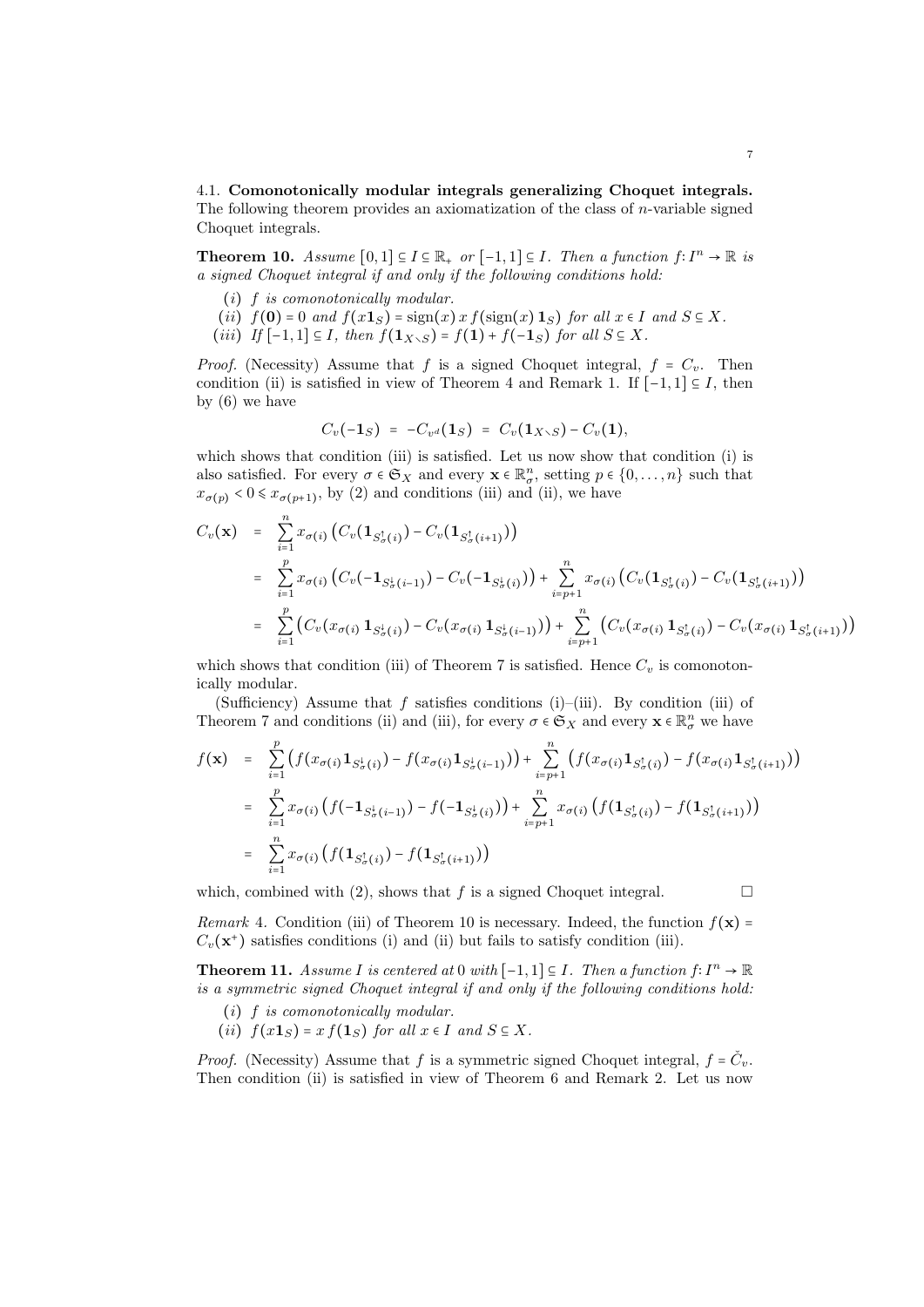show that condition (i) is also satisfied. For every  $\sigma \in \mathfrak{S}_X$  and every  $\mathbf{x} \in \mathbb{R}^n_\sigma$ , setting  $\mathfrak{so} \in \{0, \ldots, n\}$  and that  $\mathfrak{so} \in \{0, \mathcal{O} \leq n\}$  by (4) and sondition (ii) we have  $p \in \{0, ..., n\}$  such that  $x_{\sigma(p)} < 0 \le x_{\sigma(p+1)}$ , by (4) and condition (ii), we have

$$
C_v(\mathbf{x}) = \sum_{i=1}^p x_{\sigma(i)} \left( C_v(\mathbf{1}_{S^1_{\sigma}(i)}) - C_v(\mathbf{1}_{S^1_{\sigma}(i-1)}) \right) + \sum_{i=p+1}^n x_{\sigma(i)} \left( C_v(\mathbf{1}_{S^1_{\sigma}(i)}) - C_v(\mathbf{1}_{S^1_{\sigma}(i+1)}) \right)
$$
  

$$
= \sum_{i=1}^p \left( C_v(x_{\sigma(i)} \mathbf{1}_{S^1_{\sigma}(i)}) - C_v(x_{\sigma(i)} \mathbf{1}_{S^1_{\sigma}(i-1)}) \right) + \sum_{i=p+1}^n \left( C_v(x_{\sigma(i)} \mathbf{1}_{S^1_{\sigma}(i)}) - C_v(x_{\sigma(i)} \mathbf{1}_{S^1_{\sigma}(i+1)}) \right)
$$

which shows that condition (iii) of Theorem 7 is satisfied. Hence  $C_v$  is comonotonically modular.

(Sufficiency) Assume that *f* satisfies conditions (i) and (ii). By condition (iii) of Theorem 7 and condition (ii), for every  $\sigma \in \mathfrak{S}_X$  and every  $\mathbf{x} \in \mathbb{R}^n_{\sigma}$  we have

$$
f(\mathbf{x}) = \sum_{i=1}^{p} \left( f(x_{\sigma(i)} \mathbf{1}_{S_{\sigma}(i)} ) - f(x_{\sigma(i)} \mathbf{1}_{S_{\sigma}(i-1)} ) \right) + \sum_{i=p+1}^{n} \left( f(x_{\sigma(i)} \mathbf{1}_{S_{\sigma}(i)} ) - f(x_{\sigma(i)} \mathbf{1}_{S_{\sigma}(i+1)} ) \right)
$$
  
= 
$$
\sum_{i=1}^{p} x_{\sigma(i)} \left( f(\mathbf{1}_{S_{\sigma}(i)} ) - f(\mathbf{1}_{S_{\sigma}(i-1)} ) \right) + \sum_{i=p+1}^{n} x_{\sigma(i)} \left( f(\mathbf{1}_{S_{\sigma}(i)} ) - f(\mathbf{1}_{S_{\sigma}(i+1)} ) \right)
$$

which, combined with (4), shows that  $f$  is a symmetric signed Choquet integral.  $\Box$ 

The authors [9] showed that comonotonically modular functions also include the class of signed quasi-Choquet integrals on intervals of the forms *I*<sup>+</sup> and *I*<sup>−</sup> and the class of symmetric signed quasi-Choquet integrals on intervals *I* centered at the origin.

**Definition 12.** Assume *<sup>I</sup>* <sup>∋</sup> 0 and let *<sup>v</sup>* be a signed capacity on *<sup>X</sup>*. A *signed quasi-Choquet integral* with respect to *v* is a function  $f: I^n \to \mathbb{R}$  defined as  $f(\mathbf{x}) = C(\mathbf{x}(x))$ ,  $f(x) = \mathbb{R}$  is a paradomessive function satisfying  $g(0)$  $C_v(\varphi(x_1),\ldots,\varphi(x_n))$ , where  $\varphi: I \to \mathbb{R}$  is a nondecreasing function satisfying  $\varphi(0)$  = 0.

We now recall axiomatizations of the class of *n*-variable signed quasi-Choquet integrals on  $I_+$  and  $I_-$  by means of comonotonic modularity and variants of homogeneity.

**Theorem 13** ([9]). *Assume*  $[0,1] \subseteq I \subseteq \mathbb{R}_+$  *(resp.*  $[-1,0] \subseteq I \subseteq \mathbb{R}_-$ *) and let*  $f: I^n \to \mathbb{R}_+$  be a parameter function such that  $f(\Omega) = 0$ . Then the following accordions are  $\mathbb{R}$  be a nonconstant function such that  $f(\mathbf{0}) = 0$ . Then the following assertions are *equivalent.*

- (*i*) *f is a signed quasi-Choquet integral and there exists*  $S \subseteq X$  *such that f*(**1***s*) ≠ 0 *(resp. f*(−**1***s*) ≠ 0*)*.
- $(i)$   $f|_{I^{\textit{n}}_+}$  is comonotonically modular (or invariant under horizontal min-differences),  $f|_{I_1^n}$  is comonotonically modular (or invariant under horizontal max-differences), *and there exists a nondecreasing function*  $\varphi: I \to \mathbb{R}$  *satisfying*  $\varphi(0) = 0$  *such*<br>*that*  $f(x) = 0$  *sign(x)*  $f(\text{sim}(x)) = 1$  *for every g f, and every*  $S \subset Y$ *that*  $f(x\mathbf{1}_S) = \text{sign}(x) \varphi(x) f(\text{sign}(x) \mathbf{1}_S)$  *for every*  $x \in I$  *and every*  $S \subseteq X$ *.*

*Remark* 5. If  $I = [0,1]$  (resp.  $I = [-1,0]$ ), then the "nonconstant" assumption and the second condition in assertion (*i*) of Theorem 13 can be dropped off.

The extension of Theorem 13 to functions on intervals *I* centered at 0 and containing [−1*,* <sup>1</sup>] remains an interesting open problem.

We now recall the axiomatization obtained by the authors of the class of *n*variable symmetric signed quasi-Choquet integrals.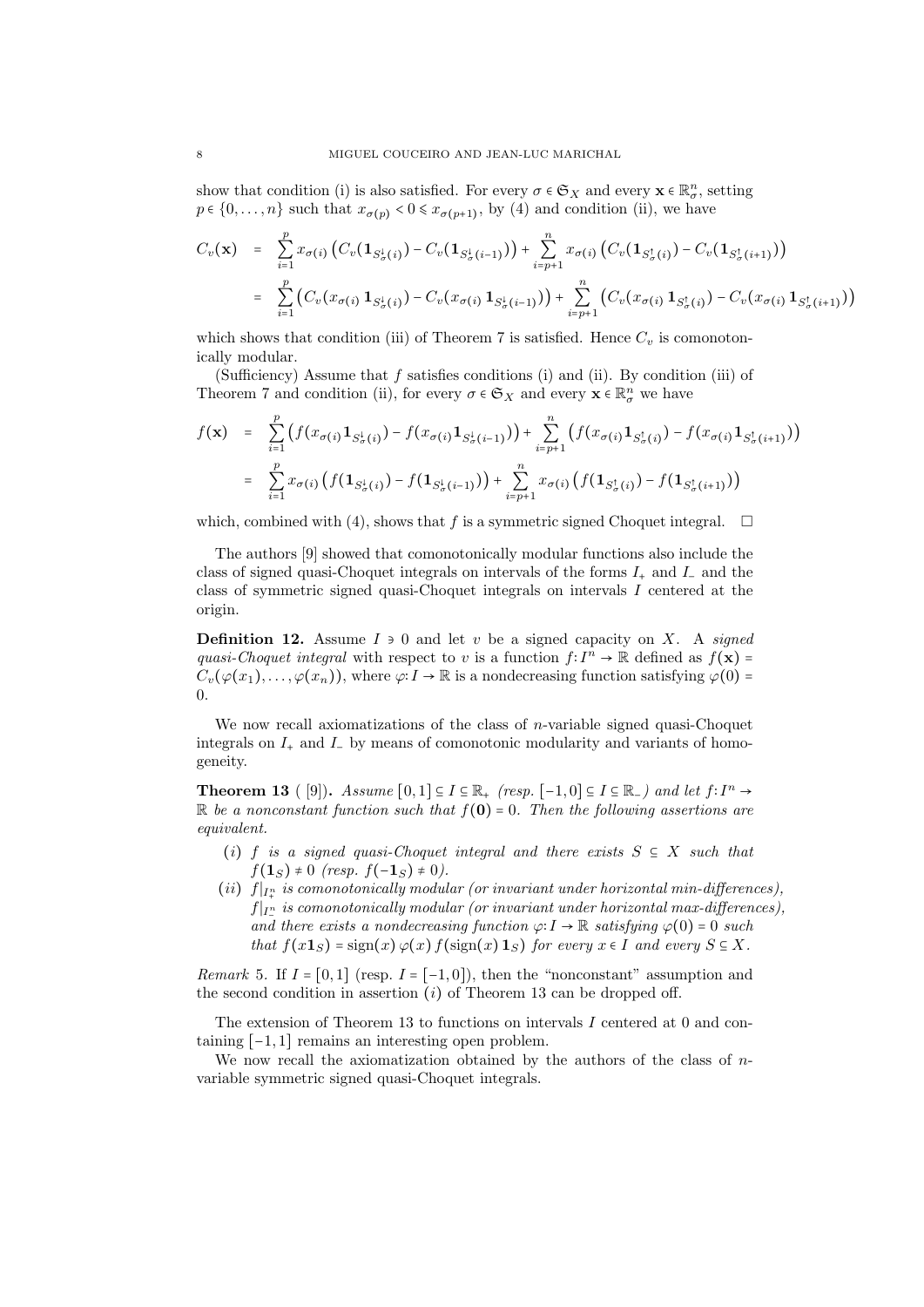**Definition 14.** Assume *I* is centered at 0 and let *v* be a signed capacity on *X*. A *symmetric signed quasi-Choquet integral* with respect to *v* is a function  $f: I^n \to \mathbb{R}$ defined as  $f(\mathbf{x}) = \tilde{C}_v(\varphi(x_1), \ldots, \varphi(x_n))$ , where  $\varphi: I \to \mathbb{R}$  is a nondecreasing odd function.

**Theorem 15** ( [9]). *Assume that I is centered at* 0 *with*  $[-1,1] \subseteq I$  *and let*  $f: I^n \to \mathbb{R}$ *be a function such that*  $f|_{I_+^n}$  *or*  $f|_{I_-^n}$  *is nonconstant and*  $f(\mathbf{0}) = 0$ *. Then the following assertions are equivalent.*

- (*i*) *f is a symmetric signed quasi-Choquet integral and there exists*  $S \subseteq X$  *such that*  $f(1_S) \neq 0$ *.*
- (*ii*) *f is comonotonically modular and there exists a nondecreasing odd function*  $\varphi: I \to \mathbb{R}$  *such that*  $f(x\mathbf{1}_S) = \varphi(x) f(\mathbf{1}_S)$  *for every*  $x \in I$  *and every*  $S \subseteq X$ *.*

*Remark* 6. If  $I = [-1, 1]$ , then the "nonconstant" assumption and the second condition in assertion (*i*) of Theorem 15 can be dropped off.

4.2. **Comonotonically modular integrals generalizing Sugeno integrals.** In this subsection we consider natural extensions of the *n*-variable Sugeno integrals on a bounded real interval  $I = [a, b]$ . By an *I-valued capacity* on *X* we mean an order preserving mapping  $\mu: 2^X \to I$  such that  $\mu(\emptyset) = a$  and  $\mu(X) = b$ .

**Definition 16.** Assume that  $I = [a, b]$ . The *Sugeno integral with respect to an I-valued capacity*  $\mu$  on *X* is the function  $S_{\mu}: I^{n} \to I$  defined as

$$
\mathcal{S}_{\mu}(\mathbf{x}) = \bigvee_{i \in X} x_{\sigma(i)} \wedge \mu(S_{\sigma}^{\dagger}(i)), \qquad \mathbf{x} \in I_{\sigma}^n, \ \sigma \in \mathfrak{S}_X.
$$

As the following proposition suggests, Sugeno integrals can be viewed as idempotent "lattice polynomial functions" (see [14]).

**Proposition 17.** *Assume that*  $I = [a, b]$ *. A function*  $f: I^n \to I$  *is a Sugeno integral if and only if*  $f(\mathbf{e}_{\emptyset}) = a$ ,  $f(\mathbf{e}_X) = b$ , and for every  $\mathbf{x} \in I^n$ 

$$
f(\mathbf{x}) = \bigvee_{S \subseteq X} f(\mathbf{e}_S) \wedge \bigwedge_{i \in S} x_i.
$$

As mentioned, the properties of comonotonic maxitivity and comonotonic minitivity were introduced by de Campos et al. in [11] to axiomatize the class of Sugeno integrals. However, without further assumptions, they define a wider class of functions that we now define.

**Definition 18.** Assume that  $I = [a, b]$  and  $J = [c, d]$  are real intervals and let  $\mu$  be an *I*-valued capacity on *X*. A *quasi-Sugeno integral* with respect to  $\mu$  is a function  $f: J^n \to I$  defined by  $f(\mathbf{x}) = \mathcal{S}_{\mu}(\varphi(x_1), \dots, \varphi(x_n))$ , where  $\varphi: J \to I$  is a nondecreasing function.

Using Proposition 11 and Corollary 17 in [5], we obtain the following axiomatization of the class of quasi-Sugeno integrals.

**Theorem 19.** Let  $I = [a, b]$  and  $J = [c, d]$  be real intervals and consider a function  $f: J^n \to I$ *. The following assertions are equivalent.* 

- (*i*) *f is a quasi-Sugeno integral.*
- (*ii*) *f is comonotonically maxitive and comonotonically minitive.*
- (*iii*) *f is nondecreasing, and there exists a nondecreasing function*  $\varphi: J \to I$  *such that for every*  $\mathbf{x} \in J^n$  *and*  $r \in J$ *, we have*

(12) 
$$
f(r \vee x) = \varphi(r) \vee f(x)
$$
 and  $f(r \wedge x) = \varphi(r) \wedge f(x)$ ,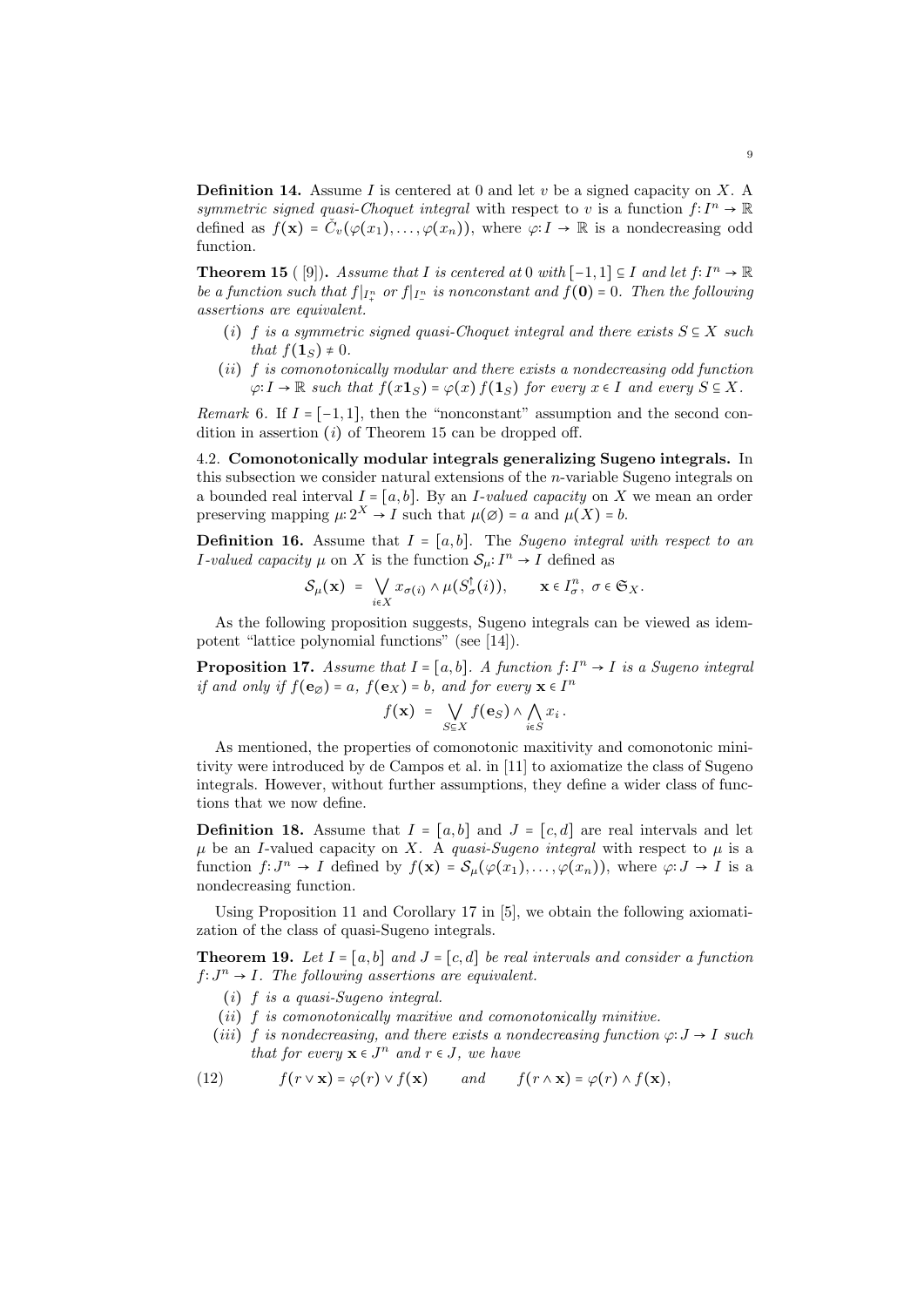*where*  $r \vee x$  *(resp.*  $r \wedge x$ *) is the n-tuple whose ith component is*  $r \vee x_i$  *(resp.*  $r \wedge x_i$ ). In this case,  $\varphi$  can be chosen as  $\varphi(x) = f(x, \ldots, x)$ .

*Remark* 7*.* The two conditions given in (12) are referred to in [5] as *quasi-max homogeneity* and *quasi-min homogeneity*, respectively.

As observed at the end of the previous section, condition (*ii*) (and hence (*i*) or (*iii*)) of Theorem 19 implies comonotonic modularity. As the following result shows, the converse is true whenever  $f$  is nondecreasing and verifies any of the following weaker variants of quasi-max homogeneity and quasi-min homogeneity:

(13)  $f(x \vee e_S) = f(x, ..., x) \vee f(e_S), \quad x \in J, S \subseteq X,$ 

(14) 
$$
f(x \wedge \mathbf{e}_S) = f(x, ..., x) \wedge f(\mathbf{e}_S), \quad x \in J, S \subseteq X.
$$

**Theorem 20.** Let  $I = [a, b]$  and  $J = [c, d]$  be real intervals and consider a function  $f: J^n \to I$ *. The following conditions are equivalent.* 

- (*i*) *f* is a quasi-Sugeno integral,  $f(\mathbf{x}) = S_u(\varphi(x_1), \ldots, \varphi(x_n))$ , where  $\varphi(x) =$  $f(x, \ldots, x)$ .
- (*ii*) *f is a quasi-Sugeno integral.*
- (*iii*) *f is comonotonically modular, nondecreasing, and satisfies (13) or (14).*
- (*iv*) *f is nondecreasing and satisfies (13) and (14).*

*Proof.*  $(i) \Rightarrow (ii)$  Trivial.

 $(ii) \Rightarrow (iii)$  Follows from Theorem 19.

 $(iii) \Rightarrow (iv)$  Suppose that *f* is comonotonically modular and satisfies (13). Then,

$$
f(x \wedge \mathbf{e}_S) = f(x, \dots, x) + f(\mathbf{e}_S) - f(x \vee \mathbf{e}_S)
$$
  
=  $f(x, \dots, x) + f(\mathbf{e}_S) - f(x, \dots, x) \vee f(\mathbf{e}_S) = f(x, \dots, x) \wedge f(\mathbf{e}_S).$ 

Hence *f* satisfies (14). The other case can be dealt with dually.

 $(iv) \Rightarrow (i)$  Define  $\varphi(x) = f(x, \ldots, x)$ . By nondecreasing monotonicity and (14), for every  $S \subseteq X$  we have

$$
f(\mathbf{x}) \geq f\Big(\mathbf{e}_S \wedge \bigwedge_{i \in S} x_i\Big) = f(\mathbf{e}_S) \wedge \varphi\Big(\bigwedge_{i \in S} x_i\Big) = f(\mathbf{e}_S) \wedge \bigwedge_{i \in S} \varphi(x_i)
$$

and thus  $f(\mathbf{x}) \geq \bigvee_{S \subseteq X} f(\mathbf{e}_S) \wedge \bigwedge_{i \in S} \varphi(x_i)$ . To complete the proof, it is enough to establish the converse inequality. Let  $S^* \subseteq X$  be such that  $f(\mathbf{e}_{S^*}) \wedge \bigwedge_{i \in S^*} \varphi(x_i)$  is maximum. Define

$$
T = \Big\{ j \in X : \varphi(x_j) \leq f(\mathbf{e}_{S^*}) \wedge \bigwedge_{i \in S^*} \varphi(x_i) \Big\}.
$$

We claim that  $T \neq \emptyset$ . Suppose this is not true, that is,  $\varphi(x_i) > f(\mathbf{e}_{S^*}) \wedge \bigwedge_{i \in S^*} \varphi(x_i)$ for every  $j \in X$ . Then, by nondecreasing monotonicity, we have  $f(\mathbf{e}_X) \geq f(\mathbf{e}_{S^*})$ , and since  $f(\mathbf{e}_X) \geq \bigwedge_{i \in X} \varphi(x_i)$ ,

$$
f(\mathbf{e}_X) \wedge \bigwedge_{i \in X} \varphi(x_i) \, > \, f(\mathbf{e}_{S^*}) \wedge \bigwedge_{i \in S^*} \varphi(x_i)
$$

which contradicts the definition of  $S^*$ . Thus  $T \neq \emptyset$ .<br>Now by nondegenering menotonicity and (12)

Now, by nondecreasing monotonicity and (13) we have

$$
f(\mathbf{x}) \leq f\Big(\mathbf{e}_{X\setminus T}\vee \bigvee_{j\in T} x_j\Big) = f(\mathbf{e}_{X\setminus T})\vee \varphi\Big(\bigvee_{j\in T} x_j\Big) = f(\mathbf{e}_{X\setminus T})\vee \bigvee_{j\in T} \varphi(x_j) = f(\mathbf{e}_{X\setminus T}).
$$

Indeed, we have  $\varphi(x_i) \leq f(\mathbf{x})$  for every  $j \in T$  and  $\mathbf{x} \leq \mathbf{e}_{X \setminus T} \vee \bigvee_{j \in T} x_j$ .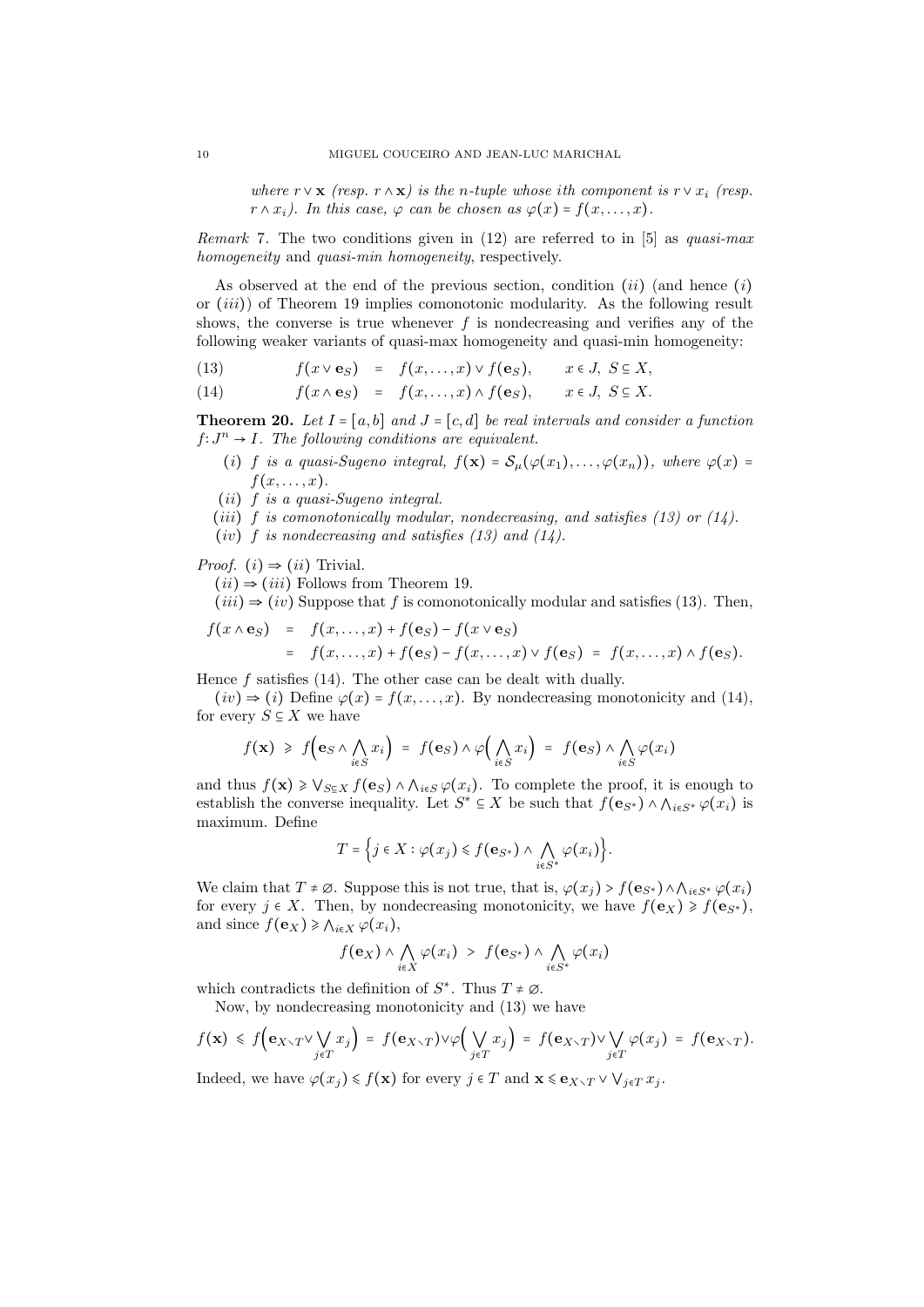Note that  $f(\mathbf{e}_{X\setminus T}) \leq f(\mathbf{e}_{S^*}) \wedge \bigwedge_{i \in S^*} \varphi(x_i)$  since otherwise, by definition of *T*, we would have

$$
f(\mathbf{e}_{X\setminus T})\wedge \bigwedge_{i\in X\setminus T}\varphi(x_i) > f(\mathbf{e}_{S^*})\wedge \bigwedge_{i\in S^*}\varphi(x_i),
$$

again contradicting the definition of  $S^*$ . Finally,

$$
f(\mathbf{x}) \leq f(\mathbf{e}_{S^*}) \wedge \bigwedge_{i \in S^*} \varphi(x_i) = \bigvee_{S \subseteq X} f(\mathbf{e}_S) \wedge \bigwedge_{i \in S} \varphi(x_i),
$$

and the proof is thus complete.  $\Box$ 

*Remark* 8*.* An axiomatization of the class of Sugeno integrals based on comonotonic modularity can be obtained from Theorems 19 and 20 by adding the idempotency property.

### 5. Conclusion

In this paper we analyzed comonotonic modularity as a feature common to many well-known discrete integrals. In doing so, we established its relation to many other noteworthy aggregation properties such as comonotonic relaxations of additivity, maxitivity and minitivity. In fact, the latter become equivalent in presence of comonotonic modularity. As a by-product we immediately see that, e.g., the so-called discrete Shilkret integral lies outside the class of comonotonic modular functions since this integral is comonotonically maxitive but not comonotonically minitive.

Albeit such an example, the class of comonotonically modular functions is rather vast and includes several important extensions of the Choquet and Sugeno integrals. The results presented in Section 4 seem to indicate that suitable variants of homogeneity suffice to distinguish and fully describe these extensions. This naturally asks for an exhaustive study of homogeneity-like properties, which may lead to a complete classification of all subclasses of comonotonically modular functions.

Another question that still eludes us is the relation between the additive forms given by comonotonic modularity and the max-min forms. As shown in Theorem 20, the latter are particular instances of the former; in fact, proof of Theorem 20 provides a procedure to construct max-min representations of comonotonically modular functions, whenever they exist. However, we were not able to present a direct translation between the two. This remains as a relevant open question since its answer will inevitably provide a better understanding of the synergy between these intrinsically different normal forms.

### **ACKNOWLEDGMENTS**

This research is partly supported by the internal research project F1R-MTH-PUL-12RDO2 of the University of Luxembourg.

#### **REFERENCES**

- [1] G. Beliakov, A. Pradera, and T. Calvo. *Aggregation Functions: A Guide for Practitioners*. Studies in Fuziness and Soft Computing. Springer, Berlin, 2007.
- [2] P. Benvenuti, R. Mesiar, and D. Vivona. Monotone set functions-based integrals. In *Handbook of measure theory, Vol. II*, pages 1329–1379. North-Holland, Amsterdam, 2002.
- [3] M. Cardin, M. Couceiro, S. Giove, and J.-L. Marichal. Axiomatizations of signed discrete Choquet integrals. *Int. J. Uncertainty, Fuzziness and Knowledge-Based Systems*, 19(2):193– 199, 2011.